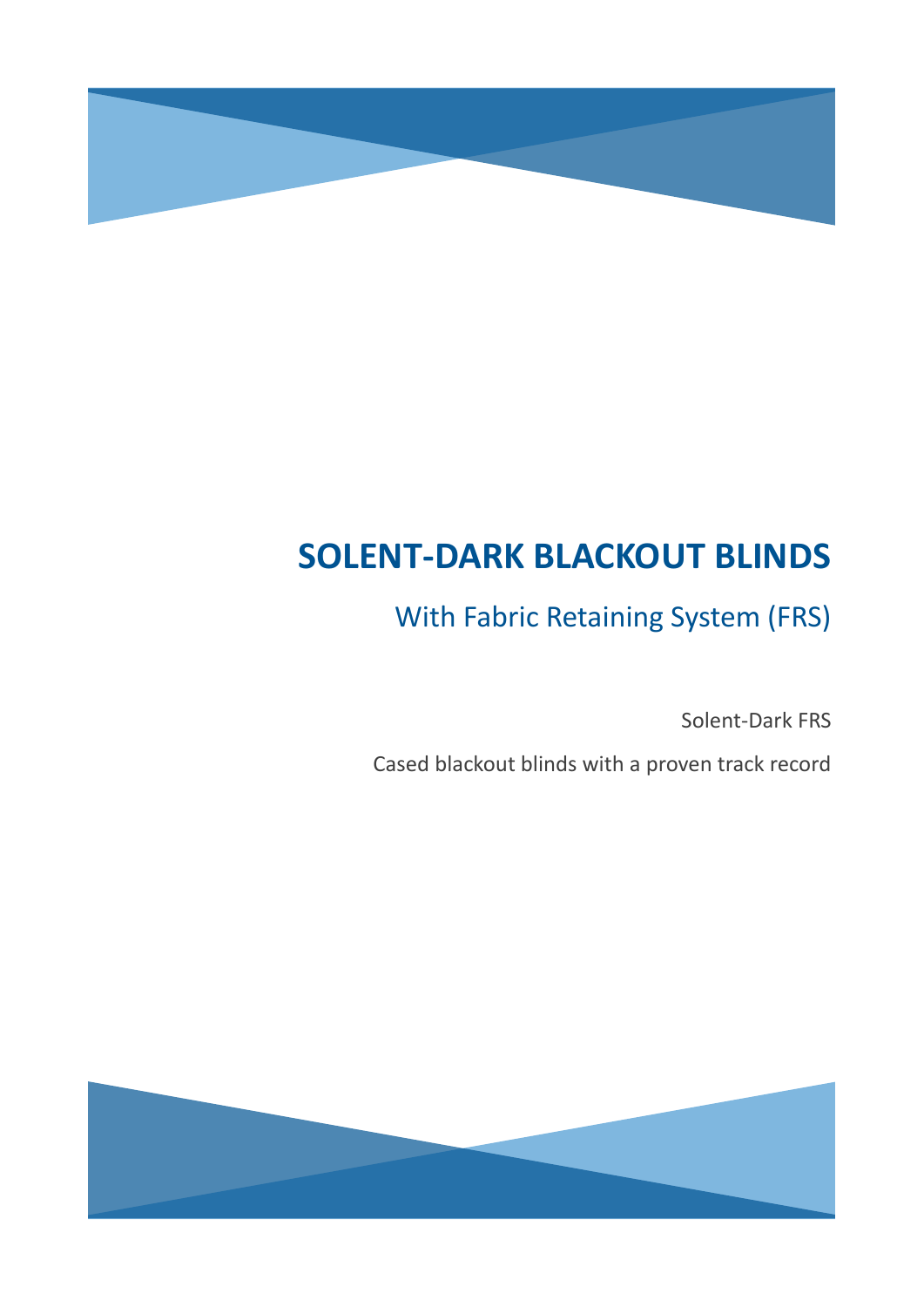## **Contents**

| Solent-Dark Blackout Blinds |                                                  | 3              |
|-----------------------------|--------------------------------------------------|----------------|
|                             | Solent-Dark Blackout Blind Specifications        | 3              |
|                             | What sets the Solent-Dark apart and what is FRS? | 3              |
|                             | Wind-proof with Blackout and Mesh Screens        | 3              |
|                             | <b>Technical Details of the Solent-Dark</b>      | 4              |
|                             | <b>Two Fitting Options</b>                       | 4              |
|                             | <b>Important Fixing Note</b>                     | 4              |
|                             | <b>Operation Methods</b>                         | $\overline{4}$ |
|                             | <b>Dimensions</b>                                | 4              |
|                             | <b>Fabrics Available</b>                         | 4              |
|                             | <b>Technical Date</b>                            | 5              |
|                             | Maintenance                                      | 5              |
|                             | Cleaning                                         | 5              |
|                             | 90mm Headbox Drawings                            | 6              |
|                             | 110mm Headbox Drawings                           | 7              |
|                             | Solent-Frame                                     | 8              |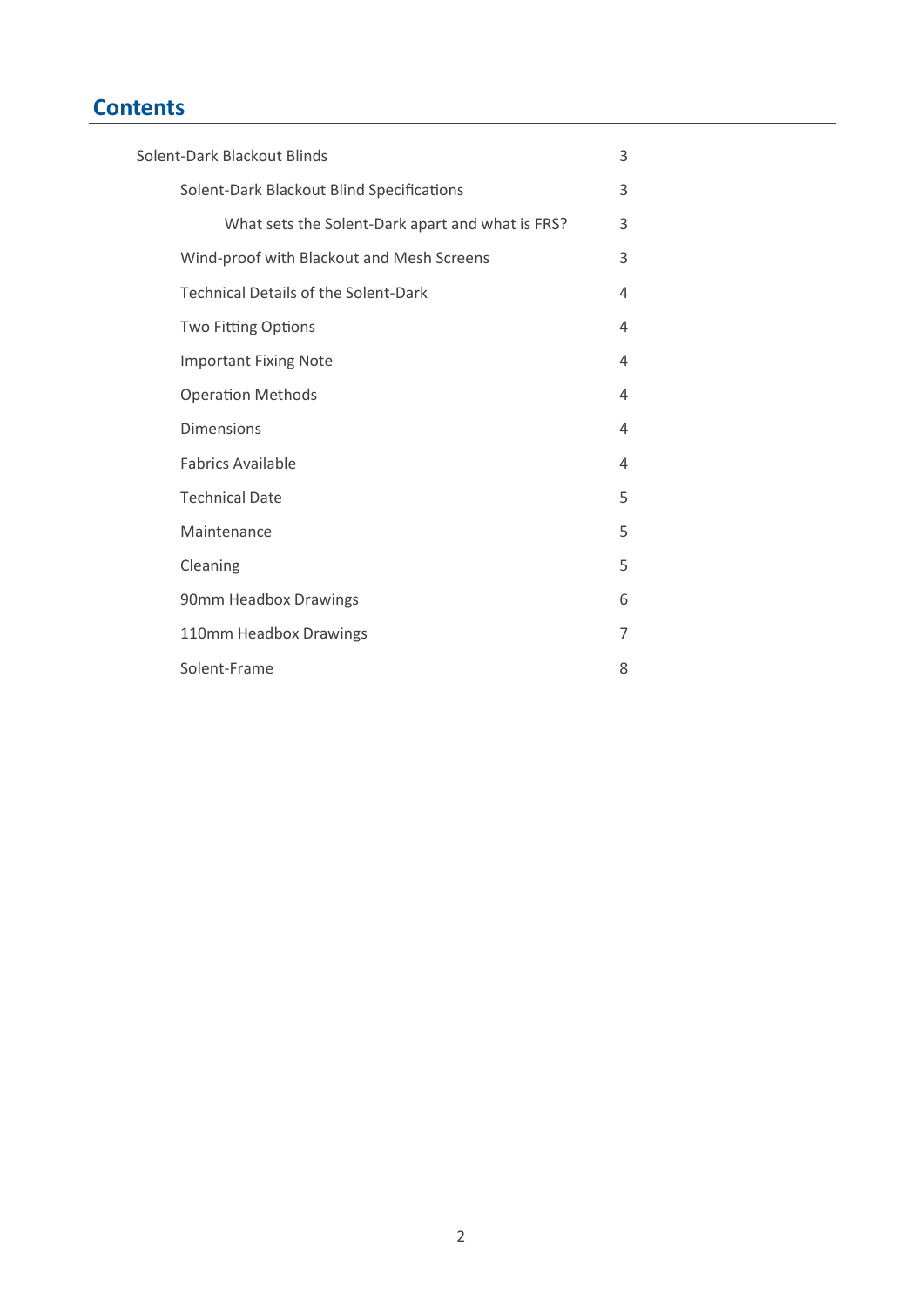## **Solent-Dark Blackout Blinds**

Solent-Dark is the brand name for fully-cased blackout blinds that have a proven track record for superb durability on both schools and hospitals.

Solent-Dark blackout blinds with FRS and the blind components are manufactured in Devon to very exacting standards. Framework profiles are of high-quality Belgian engineering.

Solent-Dark FRS blinds are built to a heavy duty concept which, with rounded headbox and stylish guides, look good in any environment– not just schools and commercial settings, but also in the home.

#### **Solent-Dark Blackout Blind Specifications**

#### **What sets the Solent-Dark apart and what is FRS?**

FRS is Solent-Darks Fabric Retaining System

 The screen has a flexible strip with beads, that is HF welded to the edge of the screen and locates in a PVC strip kept taut by stainless steel springs. This assembly allows the screen to run free but retains it when more dramatic air movements occur.



#### **Wind-proof with Blackout and Mesh Screens**

Solent-Dark FRS blinds:

- are "Wind class 3" (up to force six on the Beaufort scale) due to the fabric retaining system that keeps the fabric perfectly in position
- are insect-repellent because the space between the box, guide rails and material, is entirely closed
- have blackout and mesh fabrics many fabric colours available
- have rounded headboxes available in 90mm and 110mm sizes
- will cover an are of up to 8 $m^2$  (ideal for large expanses of glass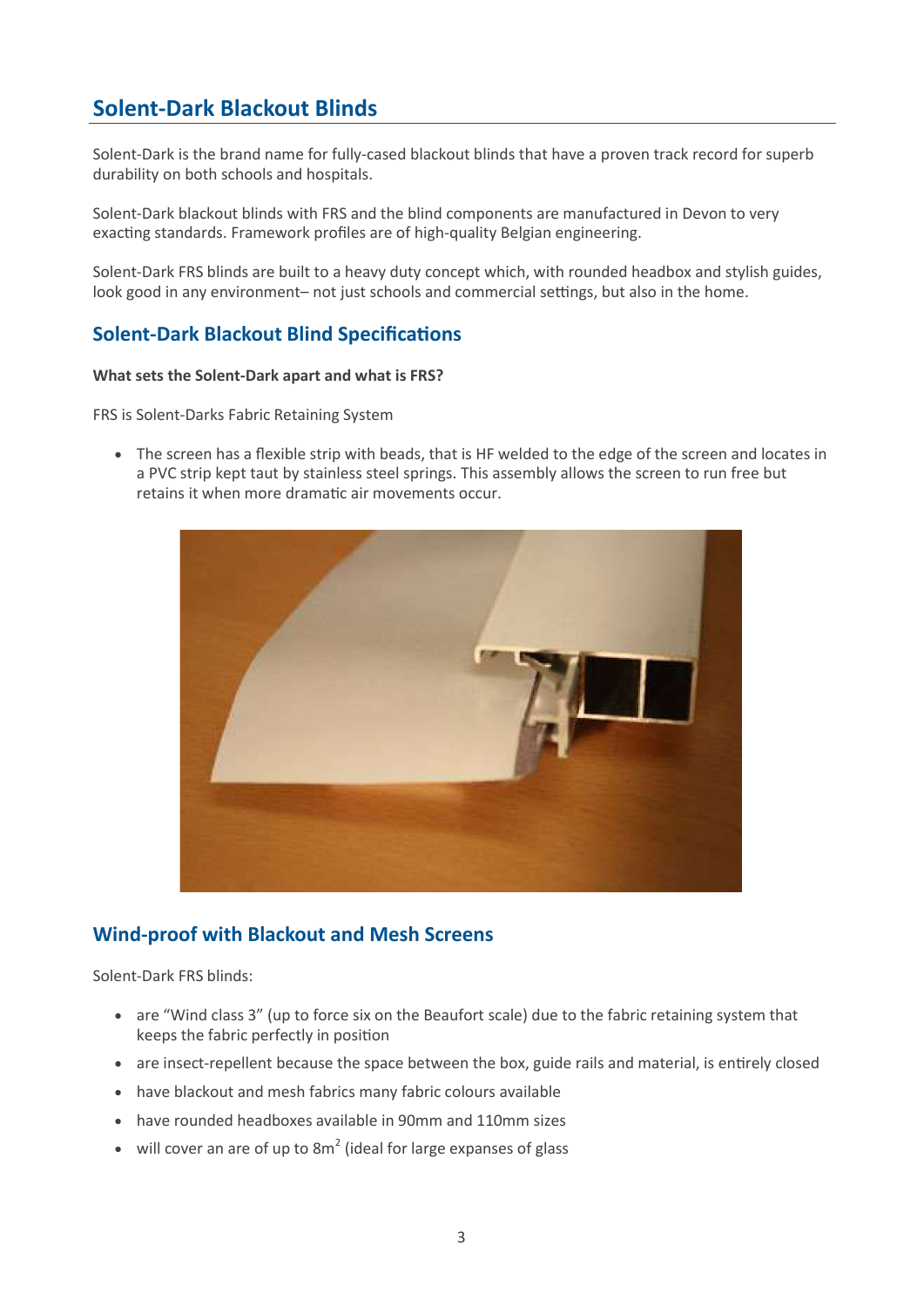#### **Technical Details of the Solent-Dark**

The Solent-Dark blind consists of a box, bottom lath, guide rails and fabric. The box, bottom lath and guide rails are extruded aluminium with a powder coating number: - Ral 9010

- The rounded headbox comes on 90mm or 110mm
- The bottom lath has a rubber gasket to absorb any unevenness in the sill (so that no light appears below the bottom lath). An integral weight ensures fabric stays taut in the vertical
- Side guides come with a PVC FRS retainer and have stainless steel springs every 250mm to keep the blind fabric tight in width

#### **Two Fitting Options**

- Standard face fix—guides are pre-drilled with fixing holes on face
- Recess fit—guides come without holes but instead have a fixing flange behind the guide for drilling on site

#### **Important Fixing Note**

When over 2 metre width or drop on 90mm box 9or over 1 metre on 110mm box), we recommend two additional box fixings be used either through the back of the box or up into the windows lintel.

*It should not be assumed that blinds under the stated size do need independent box fixing.*

#### **Operation Methods**

- A gearbox and folding crank handle, a gearbox with a down-stop and telescopic drive allow easy fine adjustment, a roller with compensating spring to ensure little or no weight is applied to the gearbox
- Blind handles will be 10mm short of the lowest point of the blind
- If the handle is required longer or shorter, make sure you inform us when placing your order: "The handle should be plus or minus ……. mm"

The handle will then be that distance either side of the bottom of the blind when straight.

• The electric motor is by SOMFY and comes with a radio control or hardwired for switches

#### **Dimensions**

- Single screen
	- Maximum width: 3.5m
	- Maximum height: 3m
	- $\bullet$  Maximum area: 10m<sup>2</sup>

#### **Fabrics Available**

- Blackout fabrics are from the A12 card and of 4 ply construction compliant to: -
- BS 5867 1980 part 2, Type B flammability requirements
- Mesh type materials with a range of colours and density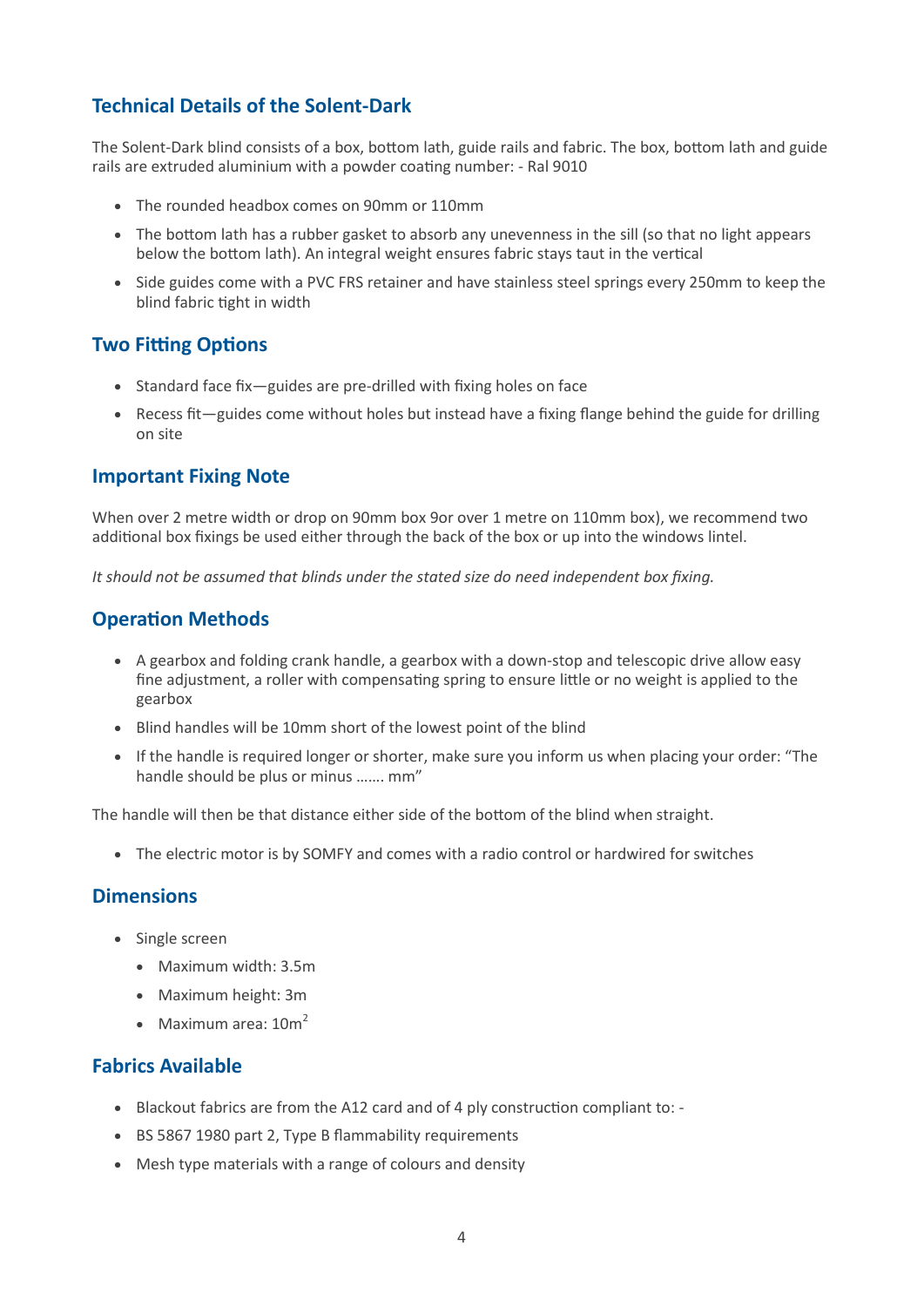#### **Technical Data**

The Solent-Dark product is a Full Casement Blackout Blind.

• Basic detail:

The headbox contains a roller and fabric that has a retaining insert welded to each side that locates in the side guides; this ensures that the fabric is retained even with significant pressure from the wind due to e.g. open windows

- The operation of the blind is by:
	- a. Crank handle that drives a gearbox that turns the roller
	- b. Electric motor controlled by a wired switch or a radio transmitter by SOMFY

The headbox and side guides are of extruded aluminium and are powder coated to Ral 9016.

Side guides have a PVC insert to retain fabric.

The fabric has a fibreglass core laminated to 3 layers of PVC vinyl.

The blind fabric complies with flammability standard BS 5867(1980 part 2, Type B).

The cover has a zip section welded to each side that locates a PVC insert.

#### **Maintenance**

Solent-Dark blinds are low maintenance and do not require regular servicing other than visual checks for obstructions in the guides.

#### **Cleaning**

We suggest the following to help keep your Solent-Dark FRS blinds trouble free:

- The frame:
	- Dusters to remove cobwebs and dust
- The fabric:

Virtually maintenance free, but an occasional clean with a damp cloth, warm water and mild detergent will be sufficient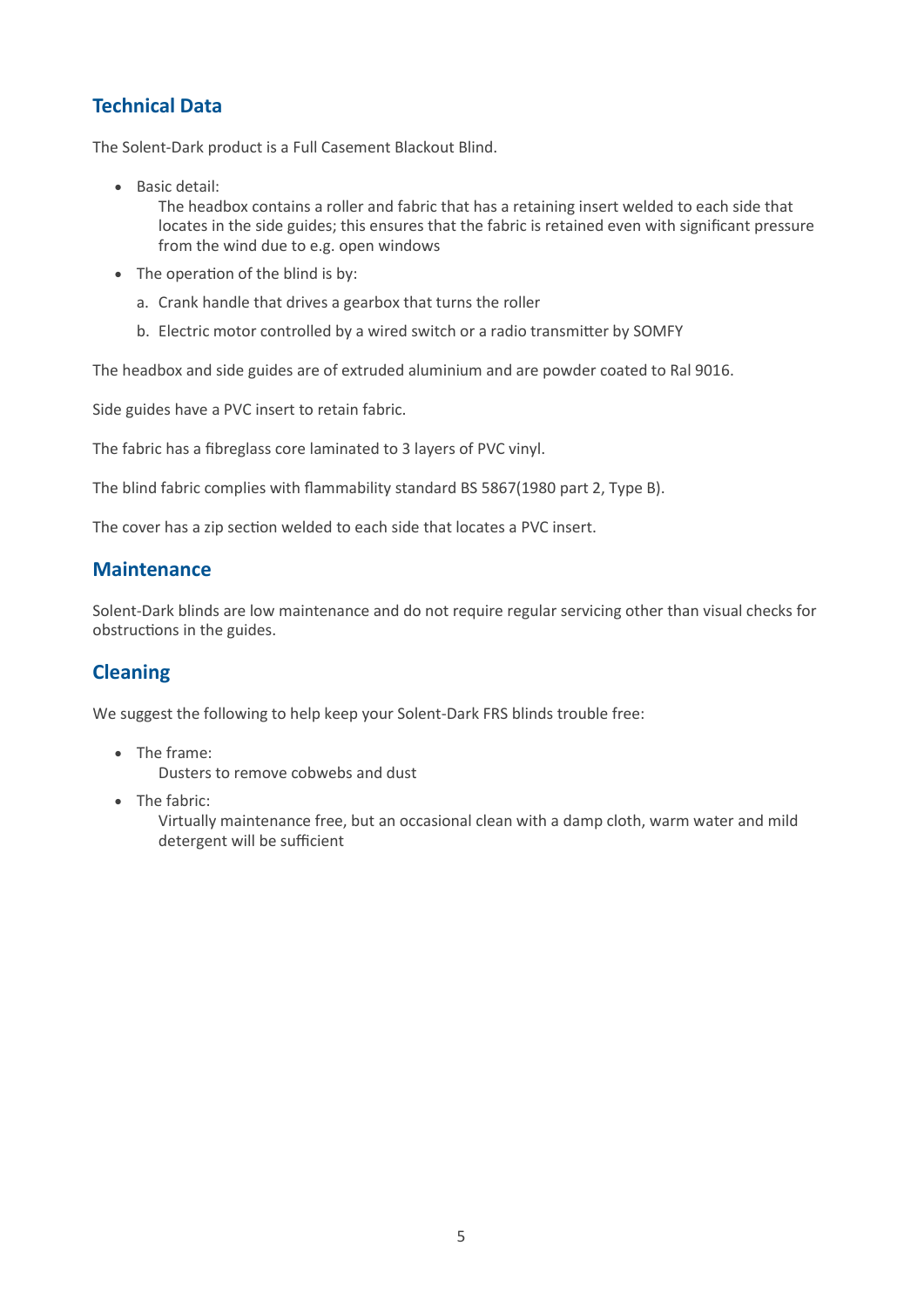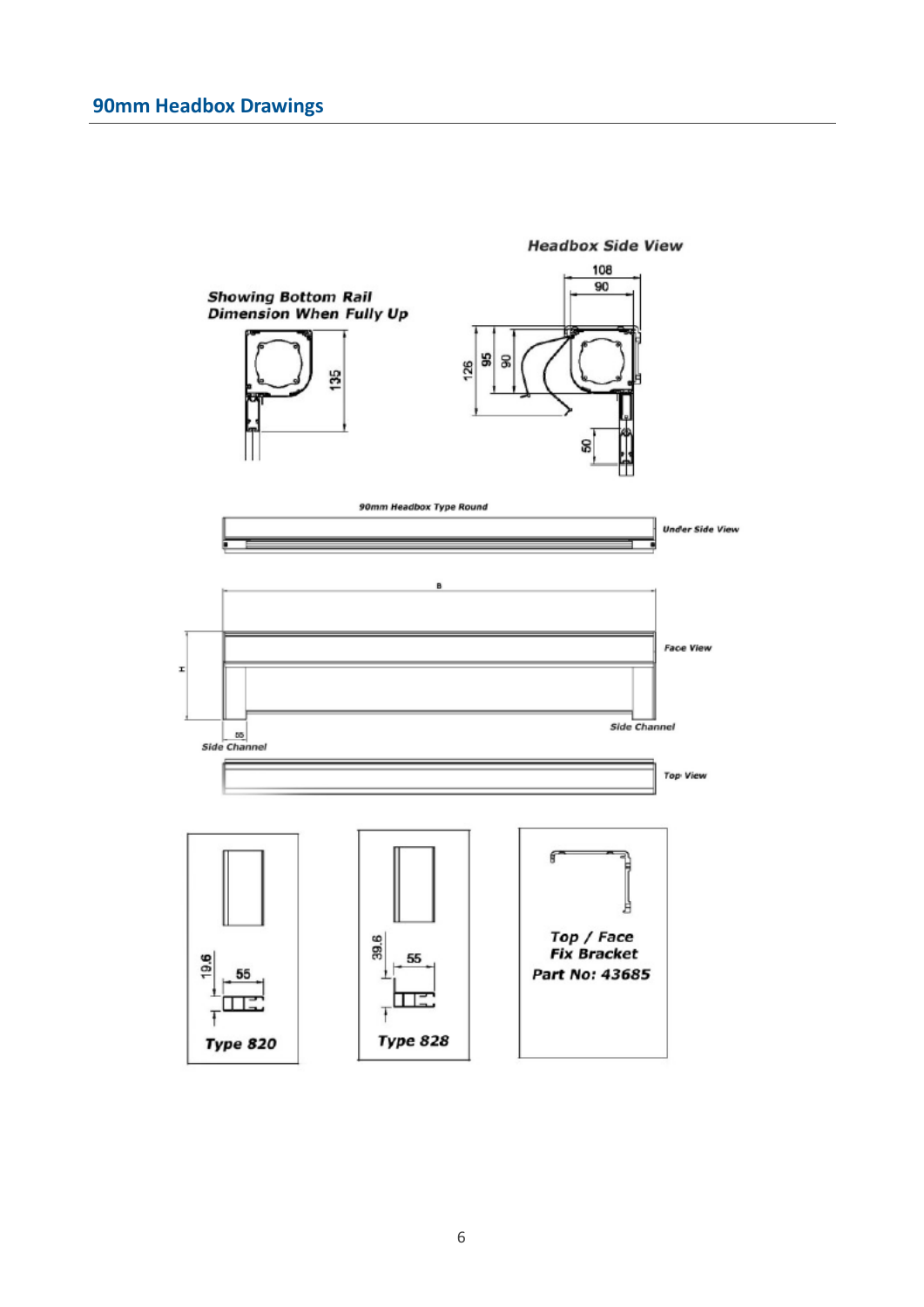

**Headbox Side View**